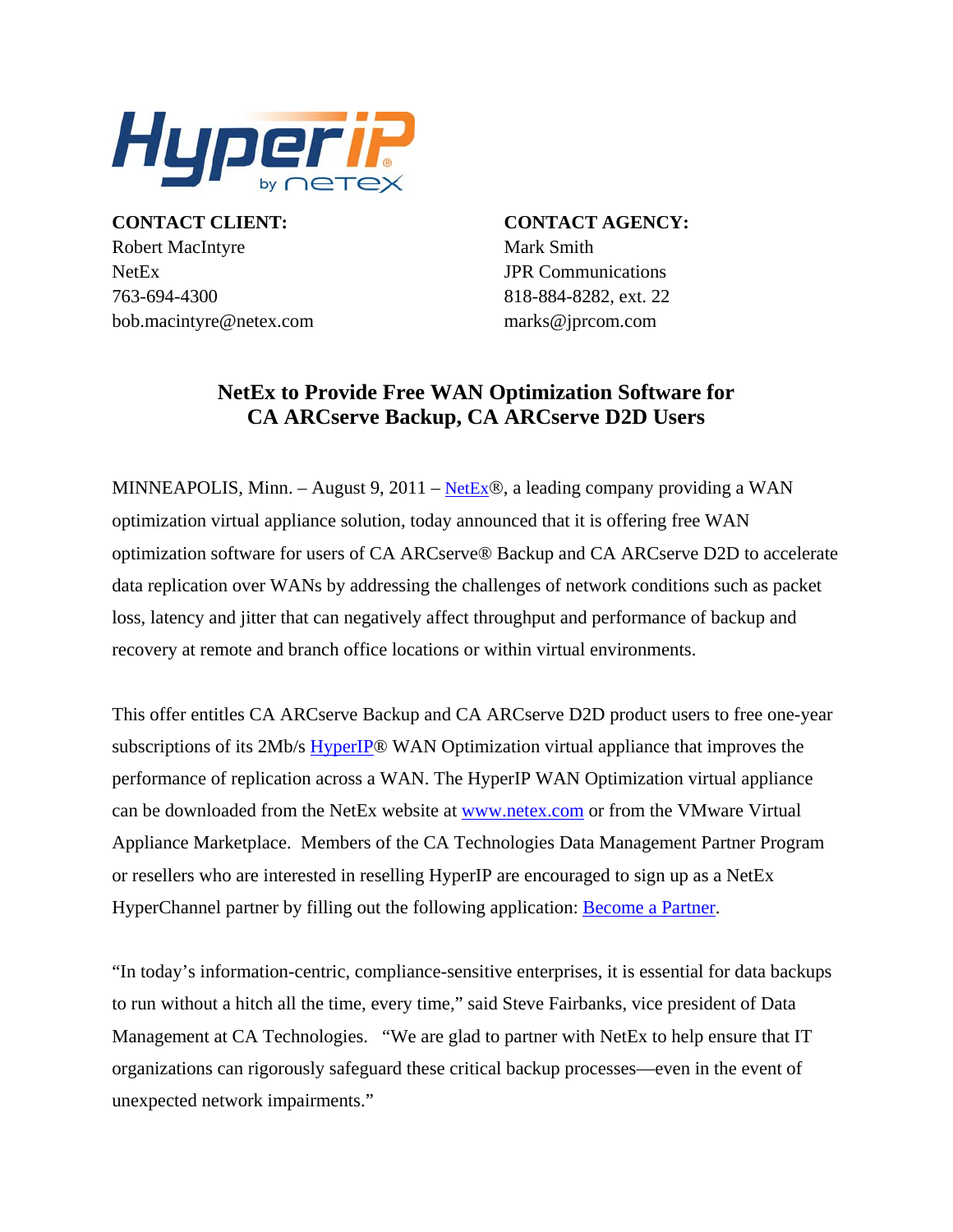Part of the CA ARCserve Family of Products, CA ARCserve Backup features central management, patent-pending data deduplication, infrastructure visualization and reporting that helps users more effectively manage their backup and recovery. CA ARCserve D2D is a diskbased backup product that provides Bare Metal Restore to dissimilar hardware and patentpending block-level infinite incremental snapshot ( $I^2$  technology<sup>TM</sup>) in a single package. HyperIP is a lab-tested solution that accelerates CA ARCserve Backup and CA ARCserve D2D when both latency and packet loss are present.

"CA ARCserve Backup and D2D products manage latency well but will be slowed by TCP when there is latency and packet loss," said Robert MacIntyre, Vice President, Business Development and Marketing at NetEx. "Even a small amount of packet loss can substantially slow down many applications, and is exacerbated by network latency. HyperIP manages packets across the WAN, shielding TCP from packet loss, allowing CA ARCserve Backup and D2D to run at their peak performance on less than premium WANs."

This program will be available through July 2012.

NetEx's award-winning [HyperIP](http://www.netex.com/) WAN optimization virtual appliance is a [VMware Ready](http://vmblog.com/archive/2010/05/03/netex-hyperip-achieves-vmware-ready-status.aspx) solution, ideal for moving large data sets across WANs securely, swiftly and seamlessly. Patentpending technology accelerates data replication and file transfers by aggregating multiple applications over a shared connection, and mitigating network conditions that lead to poor application performance and throughput. HyperIP supports a full range of data management applications, including backup, replication and business continuance/disaster recovery (BC/DR). NetEx offers HyperIP for cloud infrastructures as a software-only configuration, enabling customers to quickly deploy a WAN accelerator into their existing [VMware](http://www.vmware.com/appliances/directory/155643) infrastructures.

FollowNetEx: **B F** You Tube

**About NetEx**